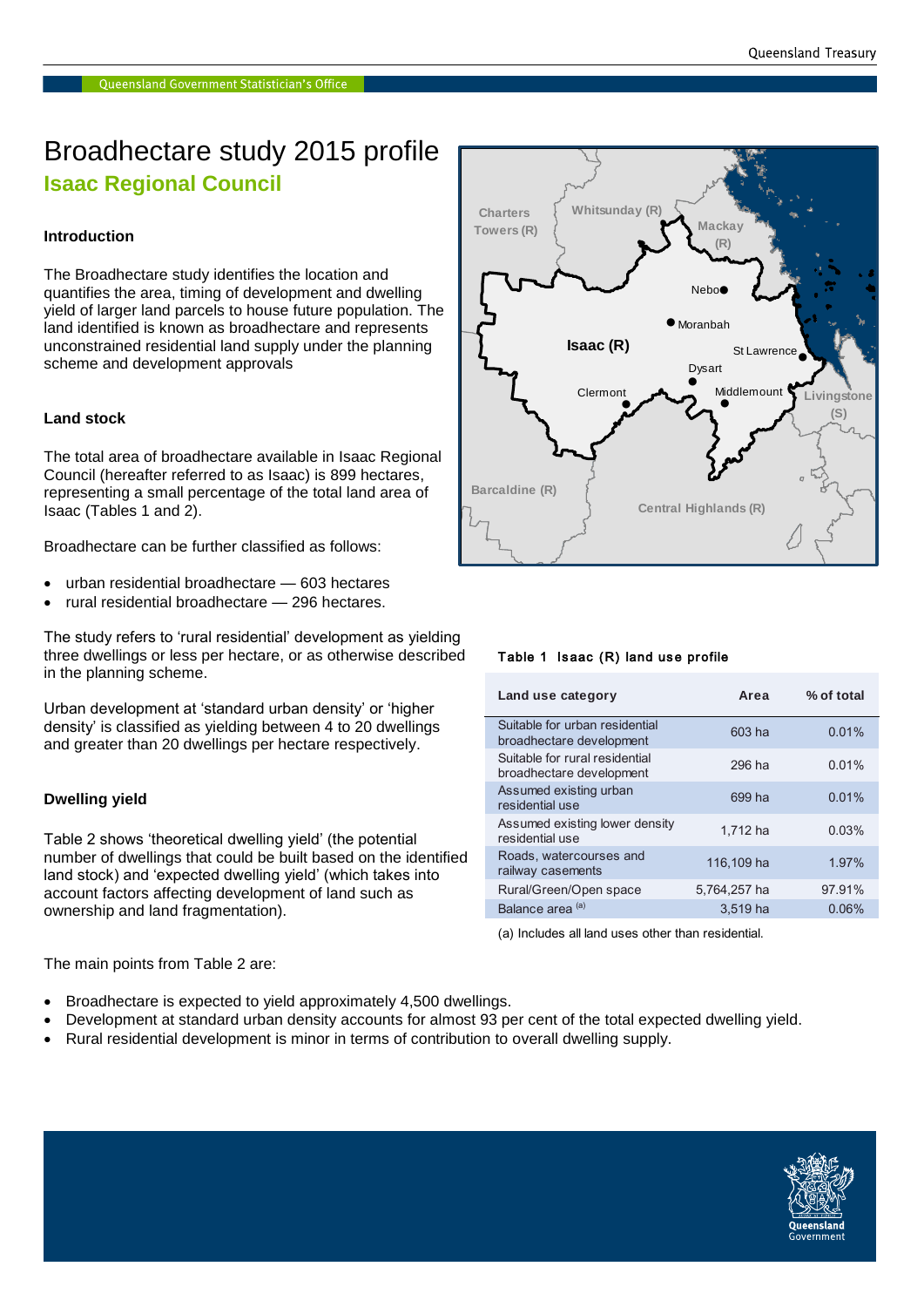# Queensland Government Statistician's Office<br>Table 2 Isaac (R) broadhectare stock and dwelling yield <sup>(a)</sup>

|                 | Broadhectare stock (hectares) |                           |                  |                | Theoretical                                   | Expected dwelling yield (dwellings) (c) |                           |                  |                    |
|-----------------|-------------------------------|---------------------------|------------------|----------------|-----------------------------------------------|-----------------------------------------|---------------------------|------------------|--------------------|
| Timeframe       | <b>Higher</b><br>density      | Standard<br>urban densitv | Rural<br>density | Total<br>stock | dwelling vield<br>$(dwelling)$ <sup>(b)</sup> | <b>Higher</b><br>density                | Standard<br>urban density | Rural<br>density | Total<br>dwellings |
| $0 - 2$ years   |                               | 79                        |                  | 79             | 718                                           |                                         | 718                       | O                | 718                |
| $2 - 5$ years   | C                             | 74                        | 172              | 247            | 654                                           | 72                                      | 420                       | 71               | 563                |
| $5 - 10$ years  | $\Omega$                      | 367                       | 118              | 484            | 3.183                                         | 0                                       | 2,683                     | 158              | 2,841              |
| $10+$ years     | 0                             | 82                        | $\Omega$         | 82             | 392                                           | 0                                       | 330                       | $\Omega$         | 330                |
| Not specified   | $\Omega$                      | $\Omega$                  |                  |                | 9                                             | $\Omega$                                | 0                         | 8                | 8                  |
| Total<br>$\sim$ | 2                             | 601<br>.                  | 296              | 899            | 4.956                                         | 72                                      | 4,151                     | 237              | 4,460              |

(a) Components may not sum exactly to totals due to rounding.

(b) Yield if all broadhectare stock is developed irrespective of ownership and/or fragmentation.

(c) Yield has been reduced to account for likelihood of development due to factors such as ownership and fragmentation.

### **Stock composition**

The broadhectare stock in Isaac is located primarily within land parcels greater than 10 hectares in area (Table 3). For all broadhectare parcels, the difference between the overall parcel area (2,105 hectares) and the area available for development (899 hectares) indicates that some parcels are affected by physical or environmental constraints. The main points from Table 3 include:

- Broadhectare stock is contained within 63 land parcels.
- Parcels less than or equal to 1.2 hectares account for over 28 per cent of all parcels.
- Parcels for rural residential development are at least 2 hectares in size.<br>
Table 3 Isaac (R) broadhectare stock composition <sup>(a)</sup>

| Parcel size<br>Land      |                     | Total area               |                          | Broadhectare area (hectares) |                | Expected dwelling yield (number) |                      |                    |
|--------------------------|---------------------|--------------------------|--------------------------|------------------------------|----------------|----------------------------------|----------------------|--------------------|
| categories<br>(hectares) | parcels<br>(number) | of parcels<br>(hectares) | Urban<br>residential (b) | Rural<br>residential         | Total<br>stock | Urban<br>residential (b)         | Rural<br>residential | Total<br>dwellings |
| $\leq$ 1.2               | 18                  | 9                        | 10                       | 0                            | 10             | 99                               | 0                    | 99                 |
| $1.3 - 2.0$              | 6                   | 11                       | 9                        | $\mathbf 0$                  | 9              | 29                               | $\mathbf 0$          | 29                 |
| $2.1 - 4.9$              |                     | 22                       | 21                       | 2                            | 23             | 124                              | $\overline{2}$       | 126                |
| $5.0 - 9.9$              | 5                   | 34                       | 17                       | 61                           | 78             | 158                              | 26                   | 183                |
| $10.0+$                  | 27                  | 2.029                    | 545                      | 232                          | 778            | 3.813                            | 209                  | 4,022              |
| Total<br>.               | 63                  | 2,105<br>.               | 603                      | 296                          | 899            | 4,223                            | 237                  | 4,460              |

(a) Components may not sum exactly to totals due to rounding.

(b) Includes dwellings at higher and standard urban densities.

### **Population capacity**

The preliminary estimated resident population of Isaac at 30 June 2014 was 24,500 persons (Source: ABS 3218.0). This is expected to increase to between 29,500 (low series) and 33,400 (high series) persons by 2026, representing population growth over the 2014–2026 period of between 5,000 (low series) and 8,900 (high series) (Source: *Queensland Government Population Projections*, 2013 edition).

The average household size for occupied private dwellings in Isaac at the time of the 2011 Census was 3.0 and 1.8 persons for houses and attached dwellings respectively. Table 4 shows that depending on average household size, broadhectare development could accommodate between 11,500 and 15,100 persons. Further development in existing residential areas, where the parcel size is less than 2,500 m<sup>2</sup>, could also accommodate additional population.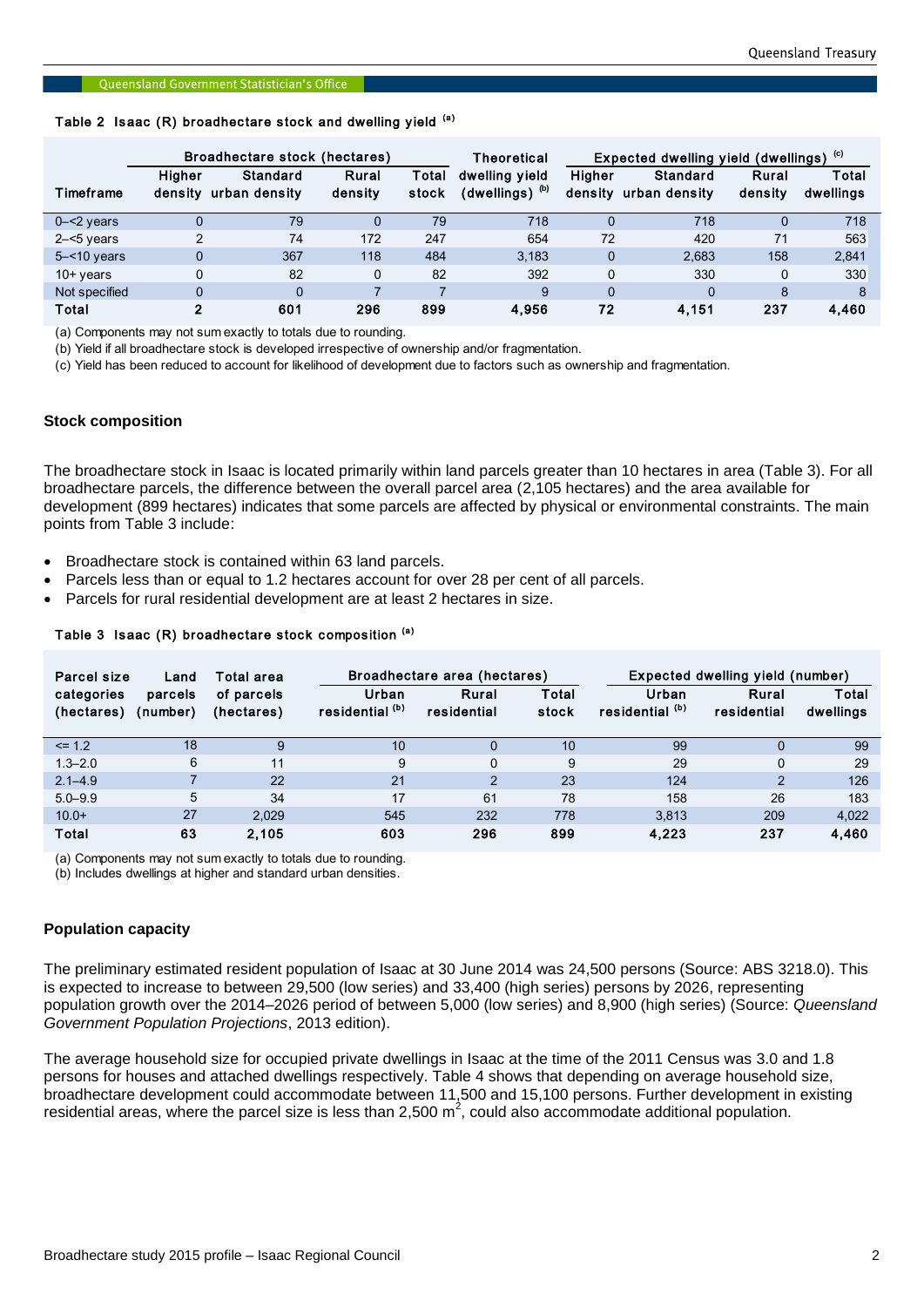|  |  |  |  |  |  | Table 4  Isaac (R) population yields based on a range of household sizes (persons) <sup>(a)</sup> |  |  |  |
|--|--|--|--|--|--|---------------------------------------------------------------------------------------------------|--|--|--|
|--|--|--|--|--|--|---------------------------------------------------------------------------------------------------|--|--|--|

| <b>Development</b>                 | Number of |        | Household size (average persons per household) |                           |        |        |  |  |
|------------------------------------|-----------|--------|------------------------------------------------|---------------------------|--------|--------|--|--|
| type                               | dwellings | 2.6    | 2.8                                            | 3.0                       | 3.2    | 3.4    |  |  |
|                                    |           |        |                                                | Possible population yield |        |        |  |  |
| Rural residential                  | 237       | 617    | 664                                            | 711                       | 759    | 806    |  |  |
| Standard urban density residential | 4,151     | 10.793 | 11.623                                         | 12.453                    | 13.283 | 14,114 |  |  |
|                                    |           |        |                                                |                           |        |        |  |  |
|                                    |           |        | Household size (average persons per household) |                           |        |        |  |  |
|                                    |           | 1.4    | 1.6                                            | 1.8                       | 2.0    | 2.2    |  |  |
|                                    |           |        |                                                | Possible population yield |        |        |  |  |
| Higher density residential         | 72        | 100    | 114                                            | 129                       | 143    | 157    |  |  |
|                                    |           |        |                                                |                           |        |        |  |  |
| Total                              | 4.460     | 11,510 | 12,401                                         | 13.293                    | 14.185 | 15,077 |  |  |
|                                    |           |        |                                                |                           |        |        |  |  |

(a) Count of all persons enumerated in the dwelling on census night, including visitors from within Australia.

Excludes usual residents who were temporarily absent on census night.

### **Total potential dwelling yield**

Land ownership and fragmentation are potential constraints to residential development, and adjustments have been made to the broadhectare stock by applying potential development rates to land parcels. Furthermore, existing vacant residential land stock below 2,500  $m^2$  has been added to the broadhectare supply. Broadhectare residential land supply based on these components indicates a total potential dwelling yield of approximately 4,800 dwellings (See Table 5).

It is important to note that this dwelling yield does not include dwellings that would have been achieved through infill and redevelopment of smaller parcels below the broadhectare model threshold of 2500  $m^2$ .

### **Dwelling demand**

Evidently, not all future dwelling demand will be met through development of broadhectare land. Nevertheless, an indicator of the adequacy of supply of residential land (broadhectare and vacant lots) can be calculated by comparing the total supply as indicated above with future demand.

To make an assessment of future demand and determine whether there is adequate supply of residential land, three scenarios of dwelling projections have been used based on the Queensland Government's population projection series low, medium and high. Figure 1 and Table 5 show, based on these scenarios, the amount of land supply in terms of years remaining.

### Figure 1 Isaac (R) projected demand for land stock based on dwelling projections



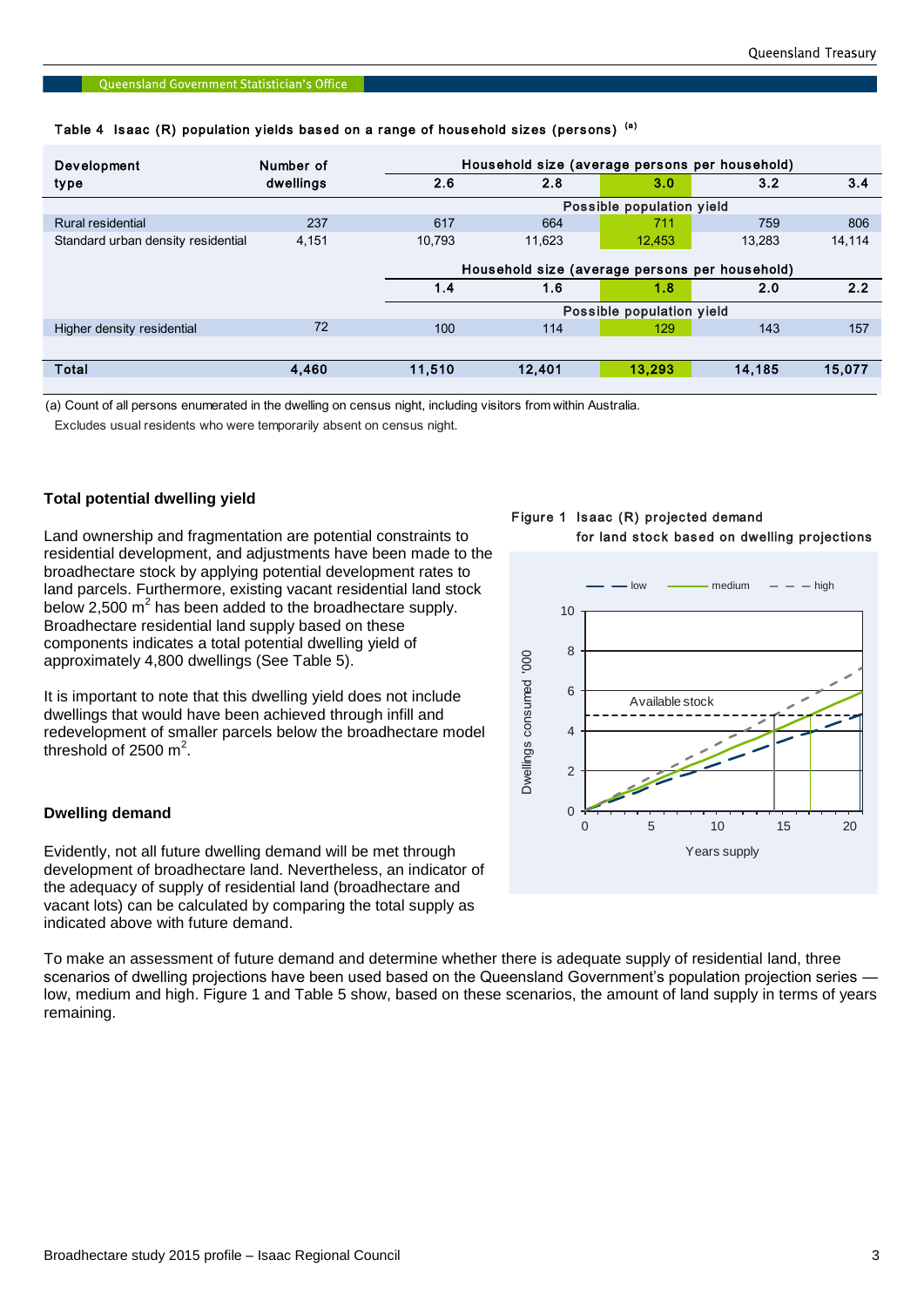Table 5 also shows that developed land parcels that are vacant account for approximately 6 per cent of the total potential dwelling yield.

### Table 5 Isaac (R) broadhectare supply scenarios

|                                                          | Demand for residential lots         | Supply - Stock of residential lots        |                                                       |                                             |                     |  |  |  |
|----------------------------------------------------------|-------------------------------------|-------------------------------------------|-------------------------------------------------------|---------------------------------------------|---------------------|--|--|--|
| <b>Dwelling</b><br>production<br>scenario <sup>(a)</sup> | Dwellings required<br>to 2036 $(b)$ | <b>Broadhectare</b><br>dwelling yield (c) | <b>Existing vacant</b><br>land parcels <sup>(d)</sup> | Total potential<br>dwellings <sup>(e)</sup> | Years<br>supply (f) |  |  |  |
| Low trend                                                | 4.811                               | 4.460                                     | 298                                                   | 4.758                                       | 21                  |  |  |  |
| Medium trend                                             | 5.913                               | 4.460                                     | 298                                                   | 4.758                                       | 17                  |  |  |  |
| High trend                                               | 7.128                               | 4.460                                     | 298                                                   | 4.758                                       | 14                  |  |  |  |

(a) Based on dwelling projection levels produced in 2013. (e) Supply of residential lots.

(b) Dwellings required to 2036 based on Queensland Government (f) Illustrative only, if no development occurs outside of

household and dwelling projections, 2013 edition. broadhectare land.

(c) Adjusted to take into account the propensity of development.

(d) Estimate of vacant residential parcels at January 2015.

### **Conclusion — Isaac Regional Council**

The study has estimated that the total area of broadhectare available for residential development is 899 hectares. If this land were fully developed it has the potential to yield approximately 4,500 dwellings and accommodate 13,300 persons, using current average household sizes.

Based on current medium series household projections and the expected broadhectare dwelling yield, the available residential land stock indicates 17 years of supply.